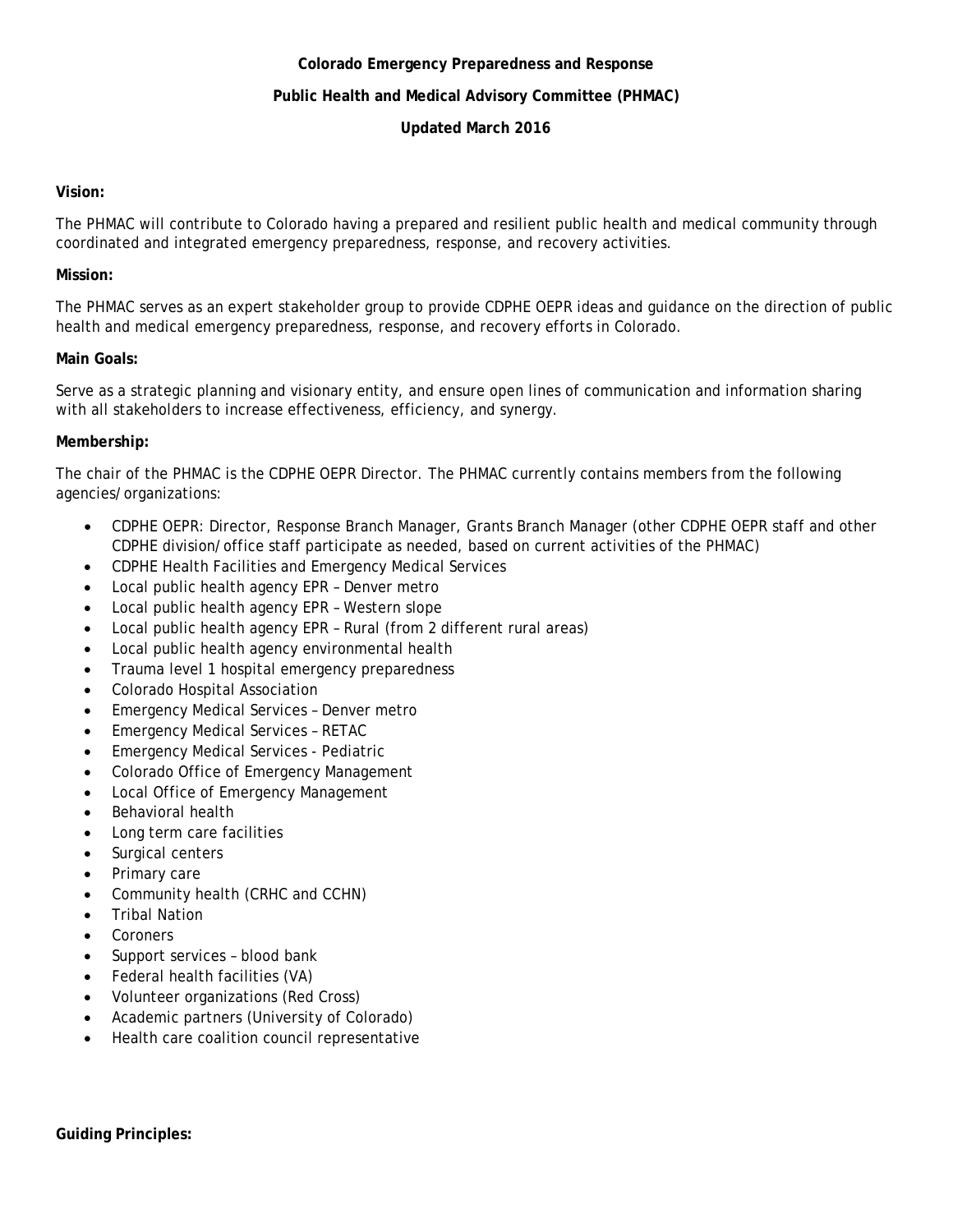- Serves as an advisory group to CDPHE, per the CDC PHEP and ASPR HPP grant requirements, and provides input on activities around these grants
- Considers grant requirements, federal/state/local factors and trends, the emergency management system, the health care system, and partner agency/organizations needs in order to inform public health and medical emergency preparedness and response activities
- Focus on all-hazards
- Focus on ESF8 capabilities
- Serve as a strategic planning entity
- Contribute to the evaluation of public health and medical EPR activities in the state
- Provides recommendations to CDHE OEPR to improve quality of service
- Identify public health and medical gaps and areas of greatest need (prioritize)
- Establish work groups to work on specific projects
- Update partners on PHMAC activities, purpose, role, etc. (perhaps periodic updates in the OEPR newsletters?)
- Coordinate with other entities when necessary (GEEERC, HPAG, HCC Council, etc.)

# **Activities:**

Examples of specific activities/topics that the PHMAC covers:

- Review grant funding awards and provide guidance on how to respond to award increases/decreases
- Review funding formulas for allocating grant awards
- Contribute to the strategic planning for PHEP/HPP activities for the next budget period and/or project period, and provide guidance on how to better align activities between these 2 grants
- Provide guidance on how to address additional funding opportunities
- Review plans for statewide exercises
- Review pertinent Colorado Board of Health regulation updates

# **Meetings:**

- Monthly conference calls first Thursday from 10 am to 11 am
- Agenda developed CDPHE OEPR with input from members
- Calls facilitated by CDPHE OEPR

#### **Items for Consideration:**

- Interest among members to try to have at least 1 face-to-face meeting per year
- Should PHMAC have an executive committee to quide PHMAC efforts?
- What is the expectation for members (ie, what type and how much work is expected, work group participation, etc) – develop clear expectations
- What do members want to see accomplished?

# **History:**

- 2011: The HPAC (Hospital Preparedness Advisory Committee), a committee organized by CDPHE OEPR, formed a strategic planning workgroup to help guide the HPP work for 2012-2015 with a focus on prioritizing work to provide the greatest return on investment
- 2012: Federal partners (CDC and ASPR) merged the PHEP and HPP grants to have better alignment of public health and hospital preparedness activities; the HPAC group decided to expand to include PHEP components and LPHA representation; the HPAC group turned into the ESF8 Steering Committee and was organized by CDPHE OEPR
- 2013: The ESF8 Steering Committee worked on developing a strategic plan
- 2014: The ESF8 Steering Committee was renamed to the PHMAC and 2 subcommittees were developed:
	- o ESF8 Strategic Planning Committee Goal was to create a clear definition of public health and medical functions for emergency response and emergency operations center function; and develop an understanding of current efforts for public health and medical functions/ESF 8 across the state; and developing and sharing guidance for public health and medical/ESF 8 functions;